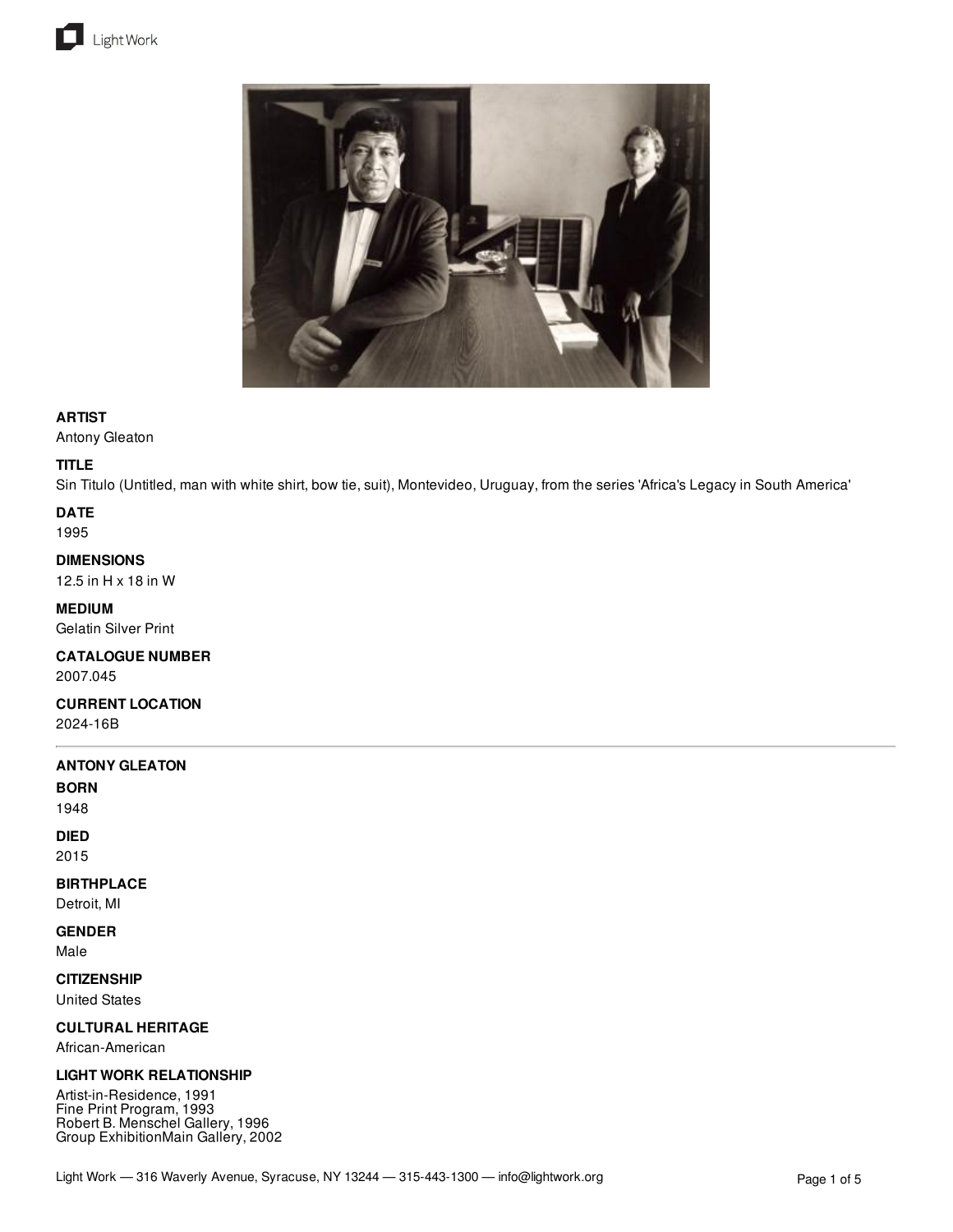

Artist-in-Residence, 1998 Lecturer, 2002 Platinum Editions, 2003 Fine Print Program, 2012 Fine Print Program, 2003 Kathleen O. Ellis Gallery, 2018 Be Strong and Do Not Betray Your Soul

### **LIGHT WORK PUBLICATIONS**

Contact Sheet 73 Contact Sheet 97 Contact Sheet 102 Contact Sheet 116 Contact Sheet 182 Menschel Gallery Catalogue 45 Contact Sheet 173 A Just Image: Selections from the Light Work Collection Contact Sheet 198

#### **BIOGRAPHY**

| <b>Tony Gleaton</b> |  |  |
|---------------------|--|--|
|                     |  |  |
|                     |  |  |
|                     |  |  |
|                     |  |  |
|                     |  |  |
|                     |  |  |
|                     |  |  |

*Tony Gleaton in a 1998 photograph. Credit: Bruce Talamon*

Tony [Gleaton,](http://www.tonygleaton.com/TonyGleaton.com/Home_page.html) a photographer who turned his back on a career in New York fashion and embarked on an itinerant artistic quest, documenting the lives of black cowboys and creating images of the African diaspora in Latin America, died on Friday in Palo Alto, Calif. He was 67.

The cause was oral cancer, his wife, Lisa, said.

Mr. Gleaton made his photographs in the American West and Southwest, and then, most [prominently,](https://www.youtube.com/watch?v=zmHT8Y8lPnM) in Mexico, where he lived among little-acknowledged communities of blacks — descendants of African slaves brought to the New World centuries earlier by the Spanish — in villages on the coastal plains of Oaxaca, south of Acapulco.

An exhibition of those photos, ["Africa's](http://www.smithsonianeducation.org/migrations/legacy/alm.html) Legacy in Mexico," which appeared in galleries around the country for more than a decade beginning in the 1990s, was sponsored by the Smithsonian Institution.

Mr. Gleaton specialized in black-and-white portraits, their subjects — children and adults, alone or in groups — almost always in direct engagement with the camera and usually in tight frames that suggest but do not explore a specific setting, like a workplace or a barroom. In an interview with The Los Angeles Times in 2007, he called his pictures "abstractions from daily life," saying "they may look natural but they are extremely crafted, very calculated."

"This is not journalism," he added. "I am making art."

The images he captured — or, better, created — cannot be called intimate so much as defiantly vivid, as if Mr. Gleaton were helping people emerge from obscurity, allowing them to announce their very existence. Indeed, this was his stated purpose.

"These are beautiful photographs of people who are not normally portrayed in a beautiful way," he said.

Leo Antony Gleaton was born in Detroit on Aug. 4, 1948. His father, Leo, was a police officer; his mother, the former Geraldine Woodson, taught school. In the late 1950s the family moved to Los Angeles, where Tony graduated from high school.

He enlisted in the Marines and served in Vietnam; when he returned, in the early 1970s, he enrolled at the University of California, Los Angeles, where his interest in photography was sparked. He also attended the Art Center College of Design in Pasadena and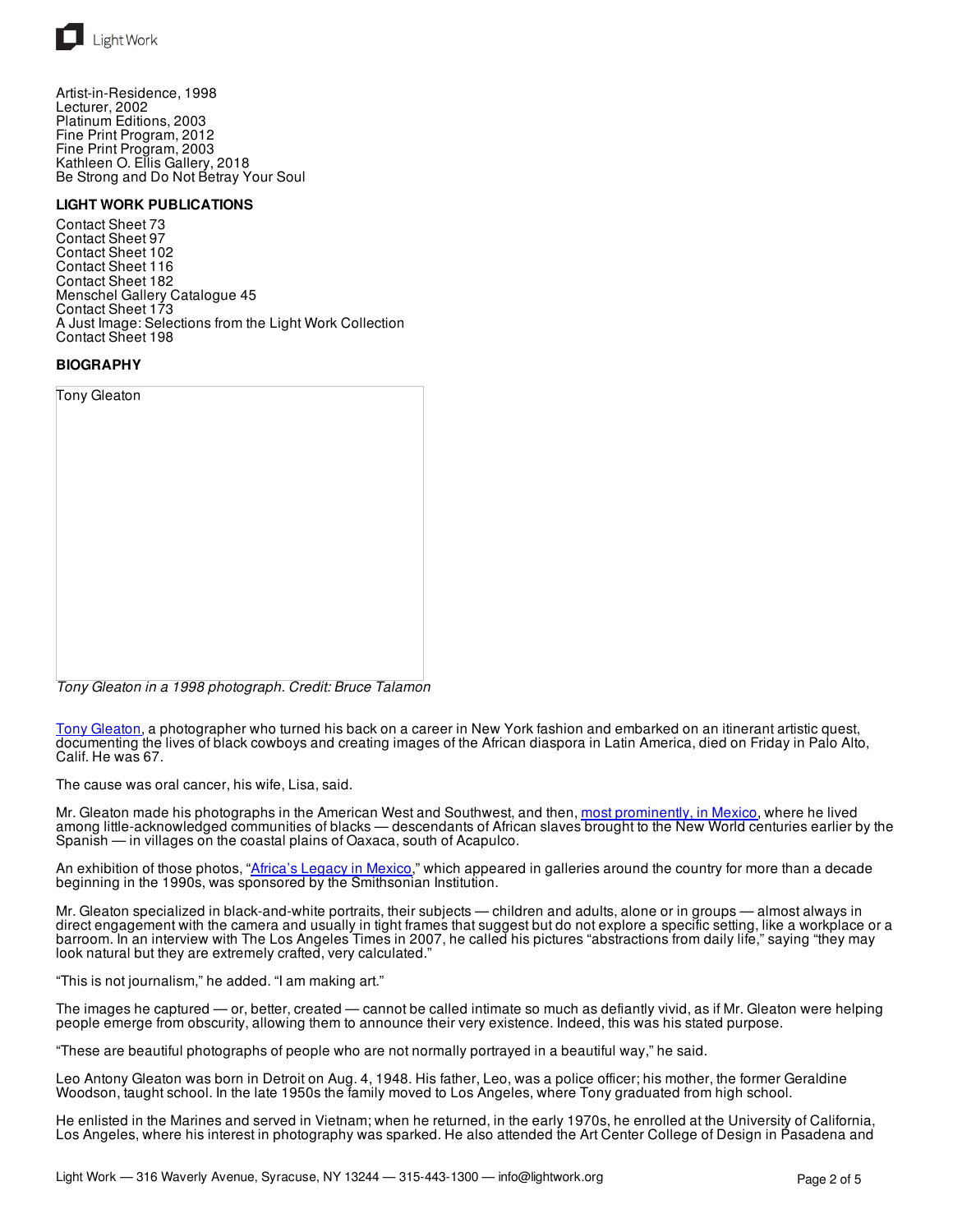

the University of California, Berkeley, though he never earned a bachelor's degree.

He spent three years in New York, working as a photographer's assistant in the fashion industry and taking pictures for Details and other magazines before deciding that there was more meaningful work elsewheHe was in his early 30s, and he began hitchhiking, ending up in Nevada, where he took pictures of Native American ranch hands and black rodeo riders.

Plumbing the culture of nonwhite cowboys, he traveled to Texas, Colorado, Idaho and Kansas; his show "Cowboys: Reconstructing an American Myth" appeared in galleries in Oklahoma, Nevada and California. His years of traveling and photographing in Mexico began with an interest in Mexican rodeo.

"One of the interesting things about Tony was that he could do more with less," Bruce Talamon, the executor of the Tony Gleaton Photographic Trust, said in an email. "By that I mean as we live in a time of celebrity photographers with big budgets, and untold numbers of assistants and stylists, Tony would have a small bag with one medium-format camera, one lens, \$5 in his pocket, and a few rolls of Tri-X film.

"He always shot in available light. He could find beautiful light everywhere he went."

For his trips to Mexico and Latin America, Mr. Talamon said, Mr. Gleaton "would buy a one-way ticket on a Greyhound bus."

"These were self-financed trips. And because he was on a budget, he had figured out that there was always a spare bed at the village church, and that was good for at least five days. He would offer to work for meals and then, based on the priest's introductions, he would start to photograph, staying for a few weeks, and then he would return home with magic."

A big man — he was well over 6 feet tall and weighed more than 300 pounds — Mr. Gleaton was known as a charmer, especially with his subjects and with students of photography. He was divorced three times before he married Lisa Ellerbee, a teacher, in 2005. She is his only immediate survivor. They lived in San Mateo, Calif.

Mr. Gleaton, who was light-skinned with green eyes, said he often had to explain to people that both his parents were black and that he was not biracial, and that the preconceptions people had of him found their way into his work.

He would not describe his subjects as Afro-Mexican, a label applied to them by outsiders; race, he said, is "a social construct, not a bio-empirical fact."

In recent years Mr. Gleaton expanded his work to include other nations in Central and South America.

"What's important about these photographs is that they gave a face to something that nobody had really thought about before," he said in 2007 about his Mexican photographs. "And it's a place to begin the discussion about what we suppose Mexico to be.

"We have a stereotypical view of what Mexico is, and Mexico is many things. You can have freckles and red hair and be Mexican and you can have very black skin and be Mexican."

Bruce Weber, August 18, 2015 NYTimes.com

#### **ESSAYS**

No one seems to be in a hurry in Gleaton, Antony's photographs. There are no frenetic gestures or moments of uncomfortable tension. His photographs look like he has made the air stand still under a quiet blanket of brilliant moisture, and that his subjects have paused in the refreshment. This atmosphere of connection is a deliberate and passionate gaze that travels in a circle from subject to photographer. Over the past several years Gleaton has been committed to exploring 'every nuance of African influence in the Americas.' With confidence that matches the ambition of this goal, his aim is to 'make my own culture look beautiful...and in doing that, I become beautiful.' In pursuit of this goal, Gleaton has documented black cowboys in the American West, fisherman in Guatemala and the daily life of residents in remote villages in Mexico. To find graceful and spirited connections in such uncommon places confirmed the importance of his efforts and renewed his urgency to bring the work to a wider audience. In a recent exhibition at the Watts Tower Art Center in Los Angeles, his series titled Black Mexico, The African Legacy, helped highlight common bonds within the Watts community that is rapidly changing from predominately Black to mostly Latino. By celebrating and acknowledging the influence of people who are separated from any dominant group Gleaton, Antony is able to locate common affinities that bind us together in the human condition. Like a mirror that shines back at us with unflinching resolve, Gleaton clearly acknowledges that the integrity of any culture is reflected in the identity of every individual. Gleaton, Antony lives in Los Angeles, CA and participated in Light Work's Artistin-Residence program from August 15 - September 15, 1991. Jeffrey Hoone (c)1992I know you Negro The heart of you is silent in wondering at the landscape Succulent plants like me take in juice from the root But you with your incisors bite the fruit off the branch And leave a scatter of seeds in your tracks Lois Elaine Griffith excerpt from the poem Para Tono Tony Gleaton is a wanderer. Although he has been based in Los Angeles for a number of years, he has spent most of that time traveling, leaving him little time to grow deeper roots in California. Making photographs has been the reason for his wanderings, and like slowly peeling back the skin of an onion, one project has always revealed the beginning of another. In the early 1980s Gleaton completed a project in the American West titled Cowboys: Reconstructing an American Myth. When he began this project he started with the notion that most cowboys were European. But the ranches that he went to in northeastern Nevada were adjacent to Indian reservations, and a number of cowboys were Indian. There were no black cowboys then, but in the past there had been one or two all-black crews. The most famous cowboy of local lore, "Nigger Henry," had lived and worked in the area before the turn of the century. That is why the series is titled En Recuerdo de Henry (In Remembrance of Henry) and it forms the exhibit Cowboys: Reconstructing an American Myth. During the project Gleaton began to travel with Mexican American rodeo cowboys (charros) and eventually ended up living with indigenous grouts in the Sierra Madre Occidental region in Mexico. It was from there, after finding out that in the early 1700s there had been 5,000 black African slaves working in the mines of that area, that Gleaton first began his journey exploring the diaspora in Mexico, Central and South America. In 1992 Gleaton came to Light Work to print images from Mexico and returned to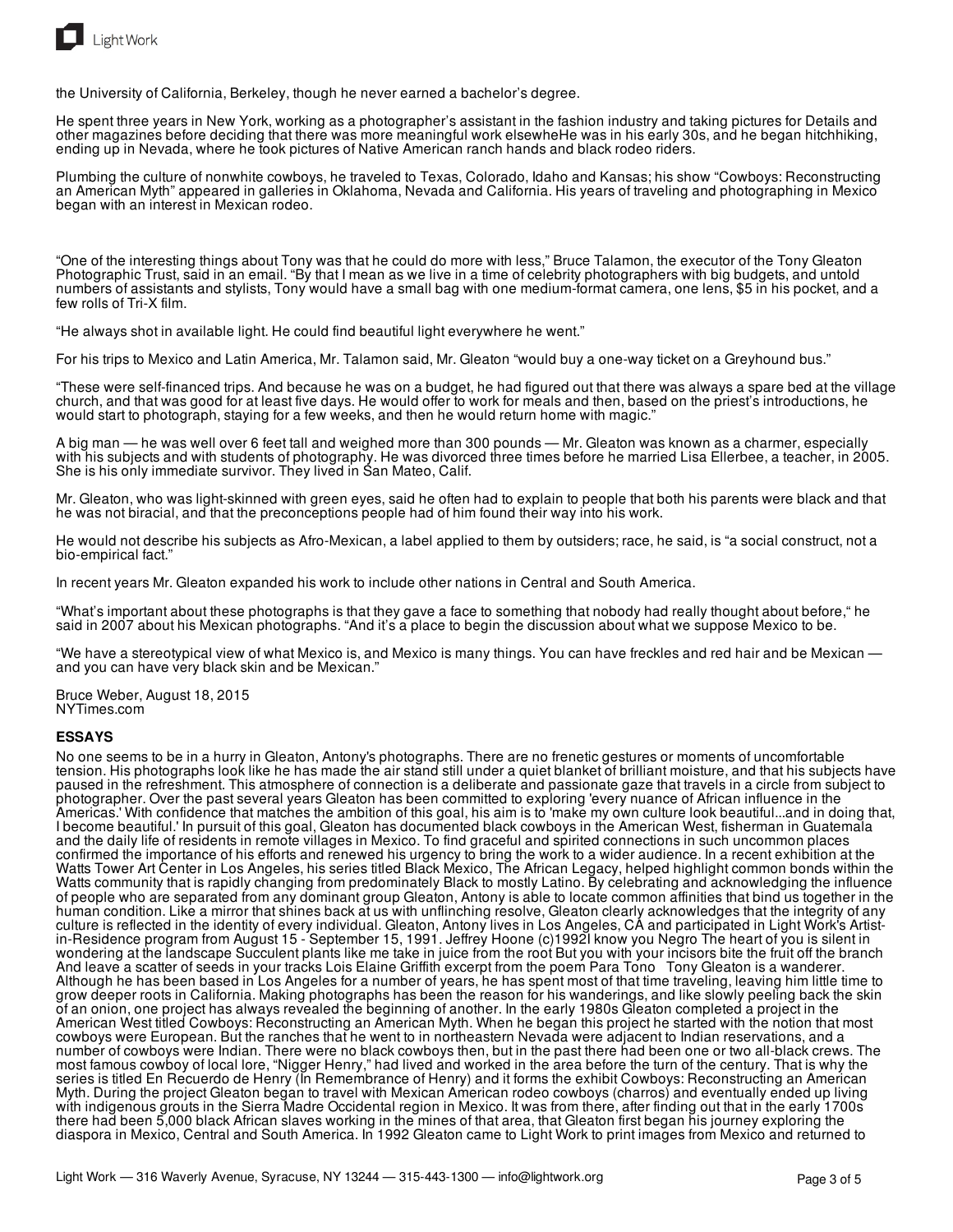

Light Work

Light Work last year to continue work on a book that we are planning to publish later this year titled Tengo Casi 500 Años: Africa's Legacy in Mexico, Central and South America. The expansion of this project from Mexico to South America hasn't been a simple process of moving south like a map maker charting the physical terrain where Africans and their descendents have walked throughout the Americas, but a process of discovery and awareness that became both personal and far reaching. When he began the project Gleaton had a clear understanding that his goal was to "give a narrative voice by visual means to people deemed invisible by the greater part of society and in doing so deliberately crafting an alternative iconography of what beauty and family and love and goodness might stand for, one that is inclusive not exclusive." Gleaton's considerable skills as a photographer and his ability to make easy connections with a wide range of people have combined to produce portraits that are tender and intimate, impeccably crafted, and fully realized gems of description and passion. While Gleaton rarely questioned his satisfaction with how the portraits looked—as he moved farther and farther ahead into the project he began to question his motivations and the overall meaning of the work. The questions that would continue to be on his mind include, Who am I making these pictures for? Am I getting closer to any larger truths about race and racism in the Americas, or am I just using the people Iphotograph to help about race and racism in the Americas, or am I just using the people American and my skills as a photographer? By showing only a limited view of peoples lives, are these portraits just propaganda with good intentions? Am I smart enough to embrace the dialogue of racial politics that these pictures begin? Perhaps these questions weigh heavily on Gleaton because of the tension between making pictures that are extraordinarily beautiful and crafting a larger view of what they could mean and how they might function beyond that simple pleasure. At the beginning of the project Gleaton was content with making portraits that celebrated individuals he recognized as kindred spirits who were bound together by a common African heritage. As he brings this project to a close he realizes that any common heritage is much more complex than he originally envisioned. Even in the small sampling of images from the project reproduced here, we cannot help being seduced by the beauty and grace of Gleaton's portraits. Seduction is usually the first step towards pursuit, and in these pictures Gleaton has offered us the opportunity to pursue the questions they pose with the encouragement that any artist would envy. Jeffrey Hoone Tony Gleaton lives in Los Angeles and participated in Light Work's Artist-in-Residence program in October 1999. Of the more than ten million Africans brought to the Americas as slaves, only six percent were taken to the territory now known as the United States, with the rest being taken to the Caribbean, Mexico, Central and South America. These estimates might come as a surprise to many and beg the question that given these numbers, why are blacks in the U.S. at the center of racial consciousness in the Americas to the extent of appropriating the term "African American" only for residents of the U.S.? One answer is that the United States is the most powerful and developed nation in the Americas, and the consciousness of blacks in the U.S. has created a well-defined movement and led to changes in laws and legislation. That racism continues to be a cultural and social struggle in the U.S. with ongoing progress and failure helps to overshadow race relations in the rest of the Americas. Another answer is that after five-hundred years of nation building, culture, language, and national borders have prevented any unified black consciousness from developing in Mexico, Central and South America, and in some instances the legacy of Africa is all but invisible from the cultural dialogue. In many countries in Latin America the cultural dialogue revolves around class, but most often the reality is that the darker one's skin, the lower one's social status. With these issues, ideologies, and contradictions as a backdrop Tony Gleaton's portraits serve to illuminate political issues of black consciousness in the Americas and at the same time express motivations that are highly personal and closely held. Gleaton's ancestry is African and European, and with fair skin and hazel green eyes he could fit a variety of ethnic descriptions. Born in Detroit and growing up in Los Angeles in the 1950s as an African American who didn't always fit in, he easily gravitated to investigating how black people can become forgotten when they don't fit into neat historical categories. In one of his earliest bodies of work titled Cowboys: Reconstructing an American Myth, Gleaton made photographs and portraits of Mexican, African-American, Native-American, and European-American cowboys. This body of work challenges a widely held vision of the United States' pioneering roots with portraits that are as carefully crafted as they are culturally revealing. In the process of working on this series Gleaton was introduced to Mexican rodeo and began traveling to and from Mexico with a group of charros (Mexican rodeo performers) from Los Angeles. Sharing an apartment with a stunt man from Churubusco Studios in Mexico City from 1982 to 1988 began a seven-year period of extensive travels in Mexico. Two years later Gleaton established a household with the Yarahumara Indians of Northern Mexico where he began making portraits of the present day descendants of African slaves brought to what was then New Spain in the 1500s, 1600s, and 1700s. In these portraits which resulted in the exhibition Africa's Legacy in Mexico, which was extensively exhibited by the Smithsonian Institution Traveling Exhibition Service in the U.S. and in Mexico and Cuba by the Mexican National Council for Culture and the Arts, Gleaton had developed a style that would allow him to explore issues of cultural identity and present his own personal descriptions of beauty, family, and goodness. Gleaton continued to expand this project into Central and South America until he had logged over 50,000 miles on the ground to produce the work for this catalogue and exhibition. While Gleaton has expanded the territory of his work geographically from the American West to the fringes of the Amazon Basin, he has also crossed borders that have separated documentary and directorial approaches to photography. Regardless of the craft and care that Gleaton brings to his portraits, the basic documentary information in his work can be linked easily to some of the work Adrian Piper has produced in a directorial mode that explores the tension experienced by people who are not easily defined by rigid categories of race, gender, and class. In many of his portraits Gleaton strives to present his subjects as the epitome of beauty and grace. The best of these pictures achieve that goal in the same way that some of Lorna Simpson's work insists that universal expressions of sensuality and beauty be represented though images of people of color. Since the invention of photography the portrait has been the medium's most ubiquitous form. Our interest in how we look and how we look at others has survived from the daguerreotype to the digital image. Gleaton's work fits squarely into that tradition. Using a medium format camera his portraits combine the clarity found in the work of Walker Evans, the long subtle range of tone that Roy DeCarava mastered in his photographs, and the unflinching eye contact and connecting spirit that informs the work of Fazal Sheikh. In the work in this catalogue and exhibition Gleaton is not just providing us with photographic evidence of Africa's legacy, he is making that evidence a partner to his own personal desire of "crafting an alternative iconography of what beauty, and family, and love, and goodness might stand for one that is inclusive not exclusive." Gleaton presents his work in the style of pre-postmodern art photography. His prints are expertly crafted to extend the gray scale to its limits allowing all possible shades from black to white to be completely revealed. His prints are presented in traditional white mats in sizes ranging from 8 x 10" to 16 x 20" which by today's standards seem quiet and quaint. Although his work seems to live in the past it has an urgency informed by identity politics that makes it contemporary. Many academics and scholars would like us to think that identity politics are over and done with, but current events remind us that we make assumptions and judgements and take actions against individuals based on what they look like all the time. In producing this body of work Gleaton didn't start out to explore specific kinds of questions about race and representation, nor did he want his work to be just elegantly crafted portraits of ethnographic study. In order to accomplish this task Gleaton walked a fine line between motivation and manipulation. His motivation was to connect with individuals with whom he shared a common story and to celebrate that bond with images of beauty and grace. To make these kinds of pictures in places where life is often hard would require a selective eye focused on his own point of view. While Gleaton doesn't ignore that the people in his photographs appear at times to be living in circumstances less privileged than his own, he doesn't make a point of it either, because that would be a different story to tell. His story is about making connections of the human spirit based on a shared history. In every one of his pictures the feeling of connection